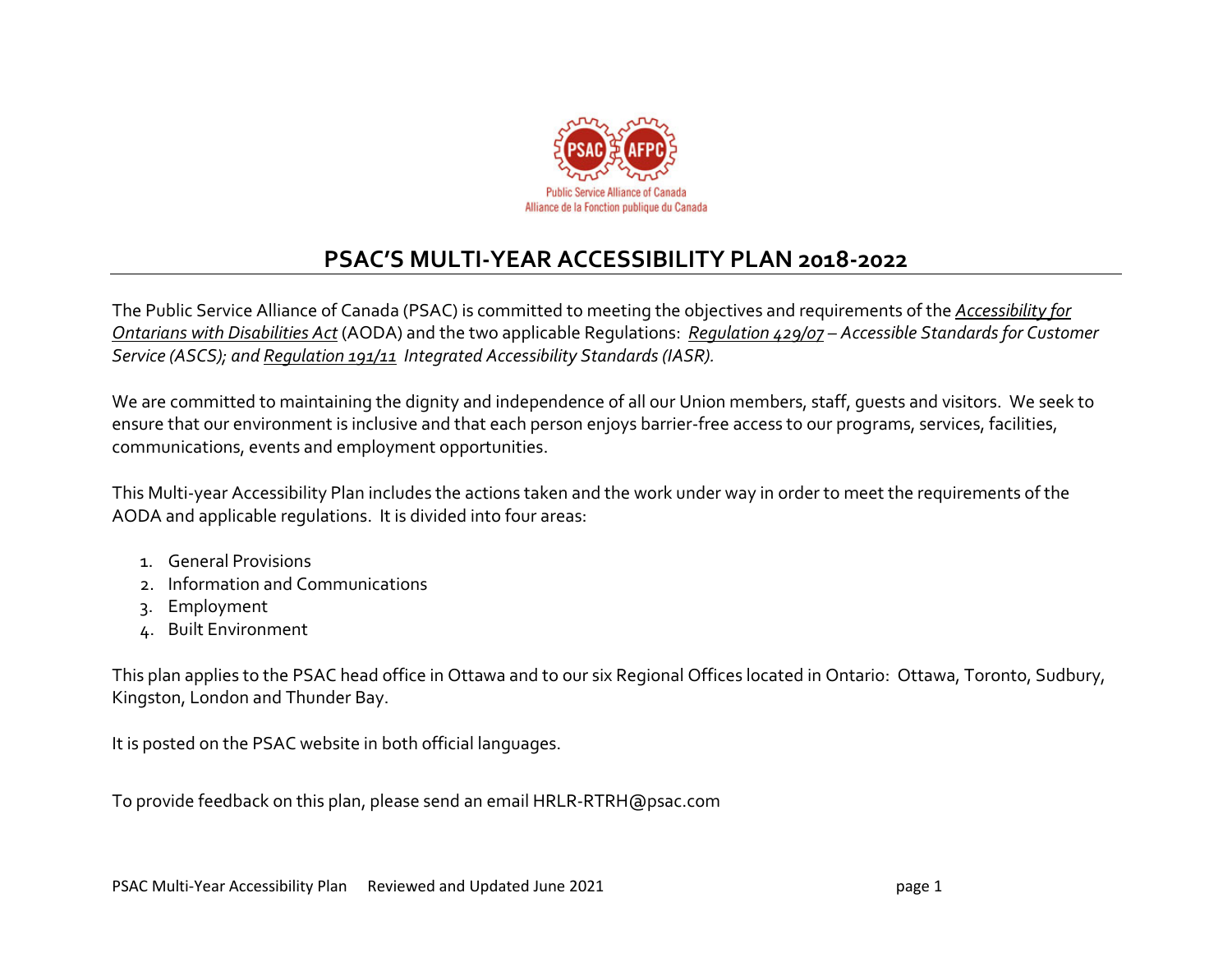| Requirements                                                                                                                     | <b>Strategy and Deliverables</b>                                                                                                                                                                                                                                                                                         | Responsibility | <b>Status</b> |  |
|----------------------------------------------------------------------------------------------------------------------------------|--------------------------------------------------------------------------------------------------------------------------------------------------------------------------------------------------------------------------------------------------------------------------------------------------------------------------|----------------|---------------|--|
| 1. GENERAL PROVISIONS                                                                                                            |                                                                                                                                                                                                                                                                                                                          |                |               |  |
| <b>Accessibility Policies</b>                                                                                                    |                                                                                                                                                                                                                                                                                                                          |                |               |  |
| Develop accessibility policies<br>and make them publicly<br>available.                                                           | We have developed and adopted the PSAC Policy on<br>Disability Rights (2011)-which is focused on our services to<br>Union members.                                                                                                                                                                                       | <b>HRIMB</b>   | Completed     |  |
|                                                                                                                                  | This policy is posted on the website and available in alternate<br>formats upon request.                                                                                                                                                                                                                                 |                |               |  |
|                                                                                                                                  | We have developed and adopted the PSAC Duty to<br>Accommodate Policy (2015). This policy applies to all staff as<br>well as all candidates in the recruitment process.                                                                                                                                                   |                | Completed     |  |
| Training                                                                                                                         |                                                                                                                                                                                                                                                                                                                          |                |               |  |
| Ensure all staff are trained on<br>the Accessible Standards for<br><b>Customer Service and the</b><br>Ontario Human Rights Code. | All staff in Ontario are required to take the training. PSAC has<br>extended this training to its employees across Canada. To date<br>we have a completion rate of over 90% for employees in<br>Ontario and in the rest of Canada.                                                                                       | <b>HRIMB</b>   | Completed     |  |
|                                                                                                                                  | New staff are being trained on an on-going basis.                                                                                                                                                                                                                                                                        |                | Ongoing       |  |
|                                                                                                                                  | Records are kept of dates of training and individuals who<br>received the training.                                                                                                                                                                                                                                      |                | Ongoing       |  |
| Ensure required staff are trained<br>on the Integrated Accessibility<br>Standards.                                               | We have provided training on the Integrated Accessibility<br>Standards to staff who are required to take it. A temporary<br>platform will be used to provide training while the new HRMS<br>Onboarding Module is under development and we will be<br>following up with those who have not yet completed the<br>training. | <b>HRIMB</b>   | Completed     |  |
|                                                                                                                                  | Newly hired staff since the last accessibility compliance report<br>are required to take this training and we will continue providing<br>it to new staff on an on-going basis.                                                                                                                                           |                | Ongoing       |  |
|                                                                                                                                  | Records on the temporary online platform are kept of all<br>training delivered.                                                                                                                                                                                                                                          |                | Ongoing       |  |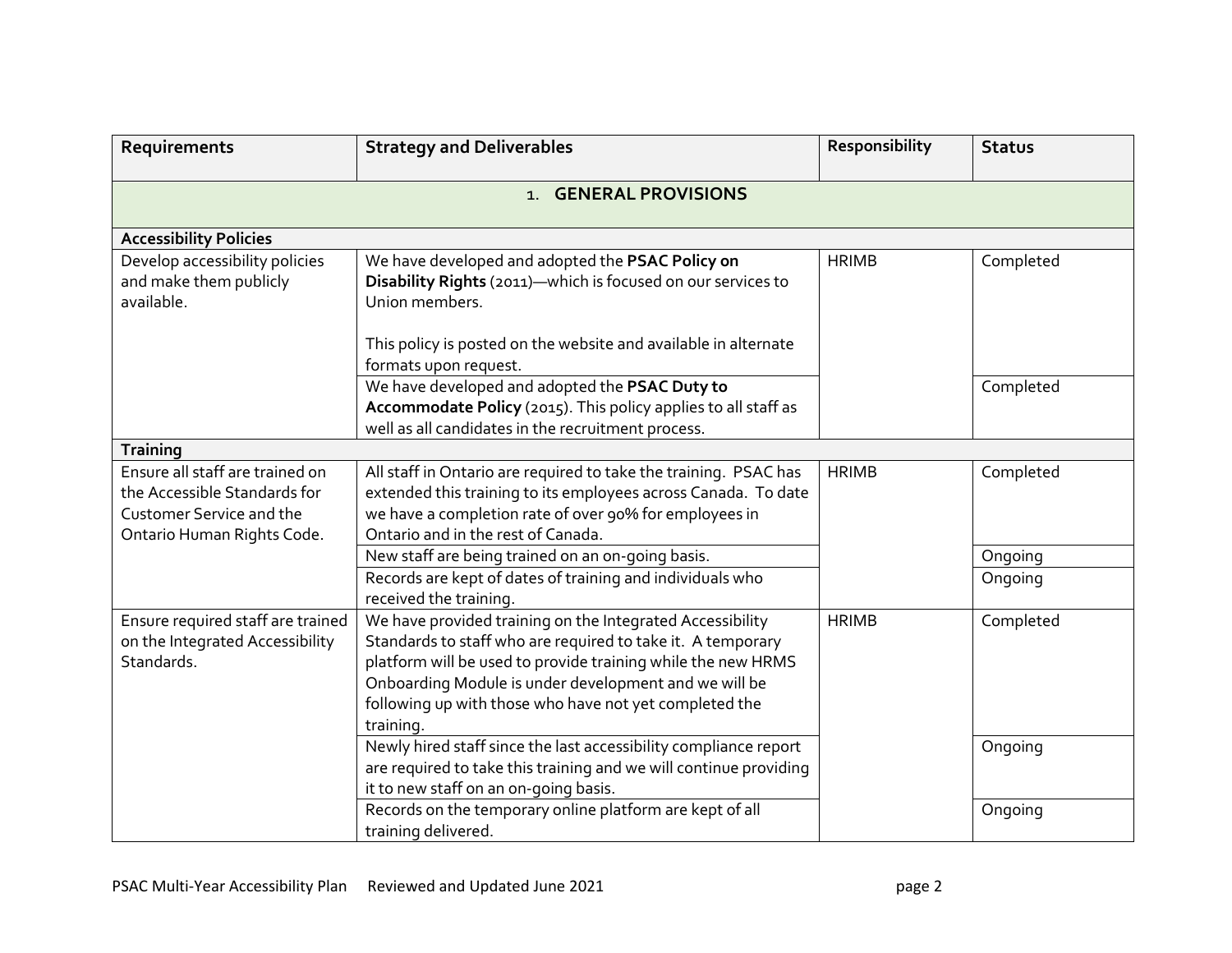| Requirements                                                         | <b>Strategy and Deliverables</b>                                                                                                                                                                                                                                                                                                             | Responsibility                                           | <b>Status</b> |
|----------------------------------------------------------------------|----------------------------------------------------------------------------------------------------------------------------------------------------------------------------------------------------------------------------------------------------------------------------------------------------------------------------------------------|----------------------------------------------------------|---------------|
|                                                                      | <b>GENERAL PROVISIONS - continued</b><br>1.                                                                                                                                                                                                                                                                                                  |                                                          |               |
|                                                                      |                                                                                                                                                                                                                                                                                                                                              |                                                          |               |
| <b>Additional Commitments and Actions</b>                            |                                                                                                                                                                                                                                                                                                                                              |                                                          |               |
| <b>Employment Equity Policy and</b><br>Plan.                         | As an employer, PSAC voluntarily complies with the<br>employment equity requirements in the federal Employment<br>Equity Act.                                                                                                                                                                                                                | The Alliance<br>Executive<br>Committee with<br>the Joint | Completed     |
|                                                                      | We have developed an Employment Equity Policy and a<br>comprehensive Employment Equity Plan that covers persons<br>with disabilities. The Plan includes a number of qualitative<br>measures to remove and prevent barriers for persons with<br>disabilities.                                                                                 | Employment<br><b>Equity Committee</b>                    |               |
| Joint Union-Management<br><b>Employment Equity</b><br>Committee.     | Since 1995, a Joint Employment Equity Committee - a union<br>management committee - has had the mandate to make<br>recommendations on equity issues, including disability issues.<br>The Committee addresses broader disability issues within the<br>PSAC.                                                                                   | Joint Employment<br><b>Equity Committee</b>              | Ongoing       |
| <b>Additional Education and</b><br>Training on accessibility issues. | We have developed and delivered courses to our members on a<br>range of topics including human rights and accessibility issues.                                                                                                                                                                                                              | NPB and ROB                                              | Completed     |
|                                                                      | We have developed train-the-trainer tools; for example, PSAC<br>Inclusive Facilitation Tips is a document that provides<br>information on how to make workshops accessible for all our<br>Union members.                                                                                                                                     | <b>NPB</b>                                               | Completed     |
| <b>Accommodation at Union</b><br>events.                             | We provide comprehensive accommodation measures for our<br>Union members with disabilities at all of our national and<br>regional events, including conferences and conventions on an<br>as requested basis. Union members with disabilities are often<br>involved in the selection of the event locations to ensure their<br>accessibility. | NPB and ROB                                              | Completed     |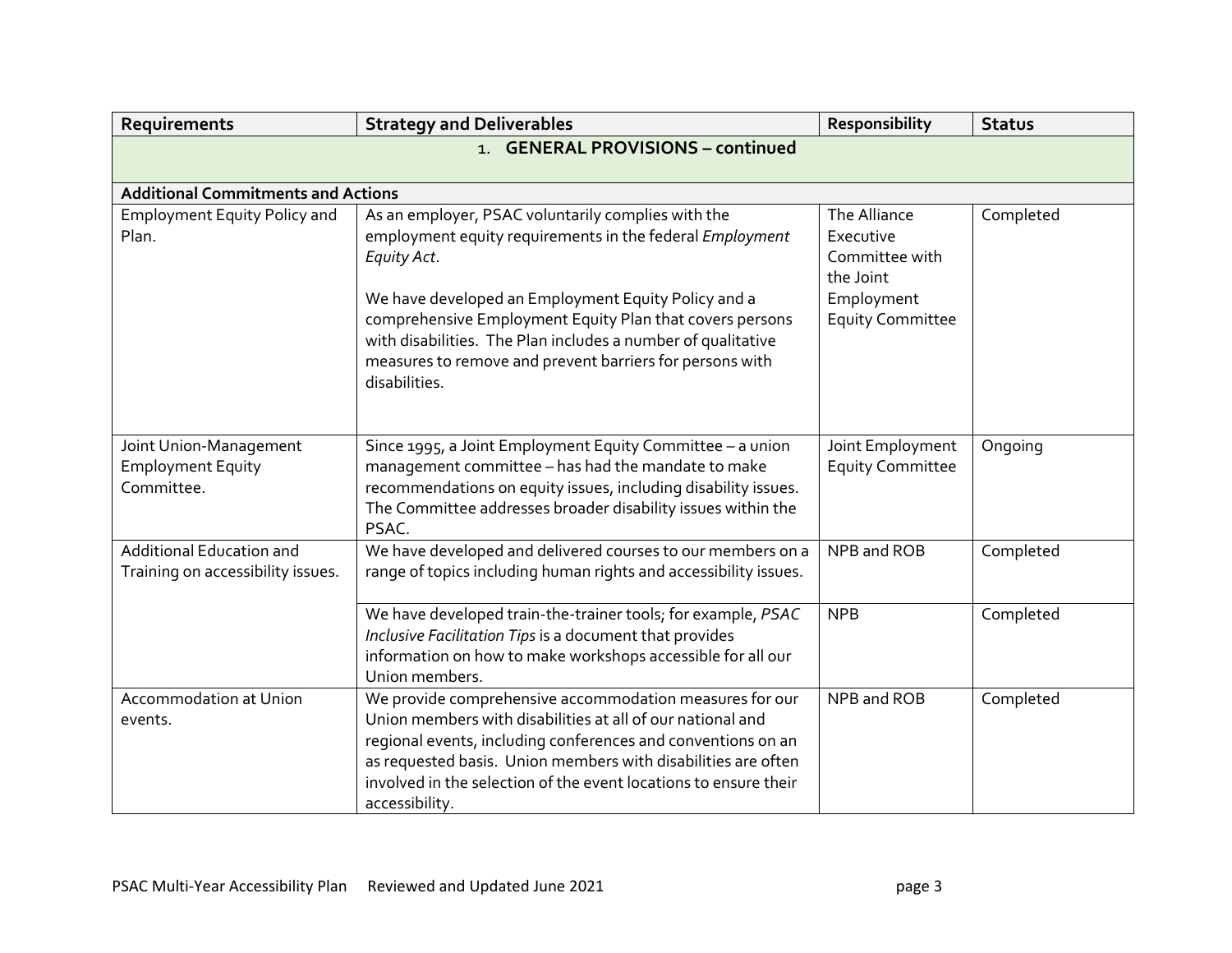| 2. INFORMATION AND COMMUNICATIONS<br><b>Emergency Procedures</b><br>Make emergency procedures,<br>Information Form - Employees Requiring Assistance made<br>PSAC Holdings<br>Complete<br>plans and public safety<br>available in English and French for cases where personalized<br>HRIMB, ROB<br>information publicly available.<br>assistance plans are required due to a disability.<br><b>Accessible Formats and Communications Support</b><br>Provide for accessible formats<br>We have developed a list of external resources that are available<br><b>HRIMB</b><br>Completed<br>to create accessible documents when they are requested.<br>and communications supports<br>Communications<br>to persons with disabilities upon<br>We have purchased printers and photocopiers with the OCR<br>Completed<br>Procurement<br>function that allows visually impaired readers to read our<br>request.<br>materials. |  |  |  |
|----------------------------------------------------------------------------------------------------------------------------------------------------------------------------------------------------------------------------------------------------------------------------------------------------------------------------------------------------------------------------------------------------------------------------------------------------------------------------------------------------------------------------------------------------------------------------------------------------------------------------------------------------------------------------------------------------------------------------------------------------------------------------------------------------------------------------------------------------------------------------------------------------------------------|--|--|--|
|                                                                                                                                                                                                                                                                                                                                                                                                                                                                                                                                                                                                                                                                                                                                                                                                                                                                                                                      |  |  |  |
|                                                                                                                                                                                                                                                                                                                                                                                                                                                                                                                                                                                                                                                                                                                                                                                                                                                                                                                      |  |  |  |
|                                                                                                                                                                                                                                                                                                                                                                                                                                                                                                                                                                                                                                                                                                                                                                                                                                                                                                                      |  |  |  |
|                                                                                                                                                                                                                                                                                                                                                                                                                                                                                                                                                                                                                                                                                                                                                                                                                                                                                                                      |  |  |  |
|                                                                                                                                                                                                                                                                                                                                                                                                                                                                                                                                                                                                                                                                                                                                                                                                                                                                                                                      |  |  |  |
|                                                                                                                                                                                                                                                                                                                                                                                                                                                                                                                                                                                                                                                                                                                                                                                                                                                                                                                      |  |  |  |
|                                                                                                                                                                                                                                                                                                                                                                                                                                                                                                                                                                                                                                                                                                                                                                                                                                                                                                                      |  |  |  |
|                                                                                                                                                                                                                                                                                                                                                                                                                                                                                                                                                                                                                                                                                                                                                                                                                                                                                                                      |  |  |  |
|                                                                                                                                                                                                                                                                                                                                                                                                                                                                                                                                                                                                                                                                                                                                                                                                                                                                                                                      |  |  |  |
|                                                                                                                                                                                                                                                                                                                                                                                                                                                                                                                                                                                                                                                                                                                                                                                                                                                                                                                      |  |  |  |
|                                                                                                                                                                                                                                                                                                                                                                                                                                                                                                                                                                                                                                                                                                                                                                                                                                                                                                                      |  |  |  |
|                                                                                                                                                                                                                                                                                                                                                                                                                                                                                                                                                                                                                                                                                                                                                                                                                                                                                                                      |  |  |  |
| Many elected officers and staff have had their business cards<br>Communications<br>Completed                                                                                                                                                                                                                                                                                                                                                                                                                                                                                                                                                                                                                                                                                                                                                                                                                         |  |  |  |
| done in Braille.                                                                                                                                                                                                                                                                                                                                                                                                                                                                                                                                                                                                                                                                                                                                                                                                                                                                                                     |  |  |  |
| Union members who register for regional and national events<br>ROB, NPB,<br>Completed                                                                                                                                                                                                                                                                                                                                                                                                                                                                                                                                                                                                                                                                                                                                                                                                                                |  |  |  |
| are asked to identify any required accommodations, including<br>Communications                                                                                                                                                                                                                                                                                                                                                                                                                                                                                                                                                                                                                                                                                                                                                                                                                                       |  |  |  |
| receiving documentation in accessible formats.                                                                                                                                                                                                                                                                                                                                                                                                                                                                                                                                                                                                                                                                                                                                                                                                                                                                       |  |  |  |
| Websites                                                                                                                                                                                                                                                                                                                                                                                                                                                                                                                                                                                                                                                                                                                                                                                                                                                                                                             |  |  |  |
| Make all new websites and<br>The PSAC national website is WCAG 2.0, Level A compliant. An<br>Communications<br>Ongoing                                                                                                                                                                                                                                                                                                                                                                                                                                                                                                                                                                                                                                                                                                                                                                                               |  |  |  |
| content conform with WCAG<br>external third-party service provider is engaged to conduct<br>and HRIMB                                                                                                                                                                                                                                                                                                                                                                                                                                                                                                                                                                                                                                                                                                                                                                                                                |  |  |  |
| regular scans of the PSAC national website for changes required<br>2.0, Level A.                                                                                                                                                                                                                                                                                                                                                                                                                                                                                                                                                                                                                                                                                                                                                                                                                                     |  |  |  |
| to maintain compliance. The Communications Branch is                                                                                                                                                                                                                                                                                                                                                                                                                                                                                                                                                                                                                                                                                                                                                                                                                                                                 |  |  |  |
| committed to following up on any recommendations for fixing                                                                                                                                                                                                                                                                                                                                                                                                                                                                                                                                                                                                                                                                                                                                                                                                                                                          |  |  |  |
| all identified issues and to remove noted accessibility barriers.                                                                                                                                                                                                                                                                                                                                                                                                                                                                                                                                                                                                                                                                                                                                                                                                                                                    |  |  |  |
|                                                                                                                                                                                                                                                                                                                                                                                                                                                                                                                                                                                                                                                                                                                                                                                                                                                                                                                      |  |  |  |
| Our Ontario and NCR regional websites were recently re-<br>Communications<br>In progress                                                                                                                                                                                                                                                                                                                                                                                                                                                                                                                                                                                                                                                                                                                                                                                                                             |  |  |  |
| launched with WCAG 2.0, Level A in mind. The Communications<br>and ROB<br>Target date: June                                                                                                                                                                                                                                                                                                                                                                                                                                                                                                                                                                                                                                                                                                                                                                                                                          |  |  |  |
| Branch is committed to following up on any recommendations<br>2021                                                                                                                                                                                                                                                                                                                                                                                                                                                                                                                                                                                                                                                                                                                                                                                                                                                   |  |  |  |
| for fixing all identified issues and to remove noted accessibility                                                                                                                                                                                                                                                                                                                                                                                                                                                                                                                                                                                                                                                                                                                                                                                                                                                   |  |  |  |
| barriers.                                                                                                                                                                                                                                                                                                                                                                                                                                                                                                                                                                                                                                                                                                                                                                                                                                                                                                            |  |  |  |
| <b>Feedback Processes</b>                                                                                                                                                                                                                                                                                                                                                                                                                                                                                                                                                                                                                                                                                                                                                                                                                                                                                            |  |  |  |
| Ensure accessible processes for<br>The PSAC national, Ontario and NCR website homepages<br>Completed<br>IT,                                                                                                                                                                                                                                                                                                                                                                                                                                                                                                                                                                                                                                                                                                                                                                                                          |  |  |  |
| receiving and responding to<br>includes a "contact us" icon that leads to the opportunity to<br>Communications                                                                                                                                                                                                                                                                                                                                                                                                                                                                                                                                                                                                                                                                                                                                                                                                       |  |  |  |
| feedback.<br>provide written feedback.<br>ROB and HRIMB                                                                                                                                                                                                                                                                                                                                                                                                                                                                                                                                                                                                                                                                                                                                                                                                                                                              |  |  |  |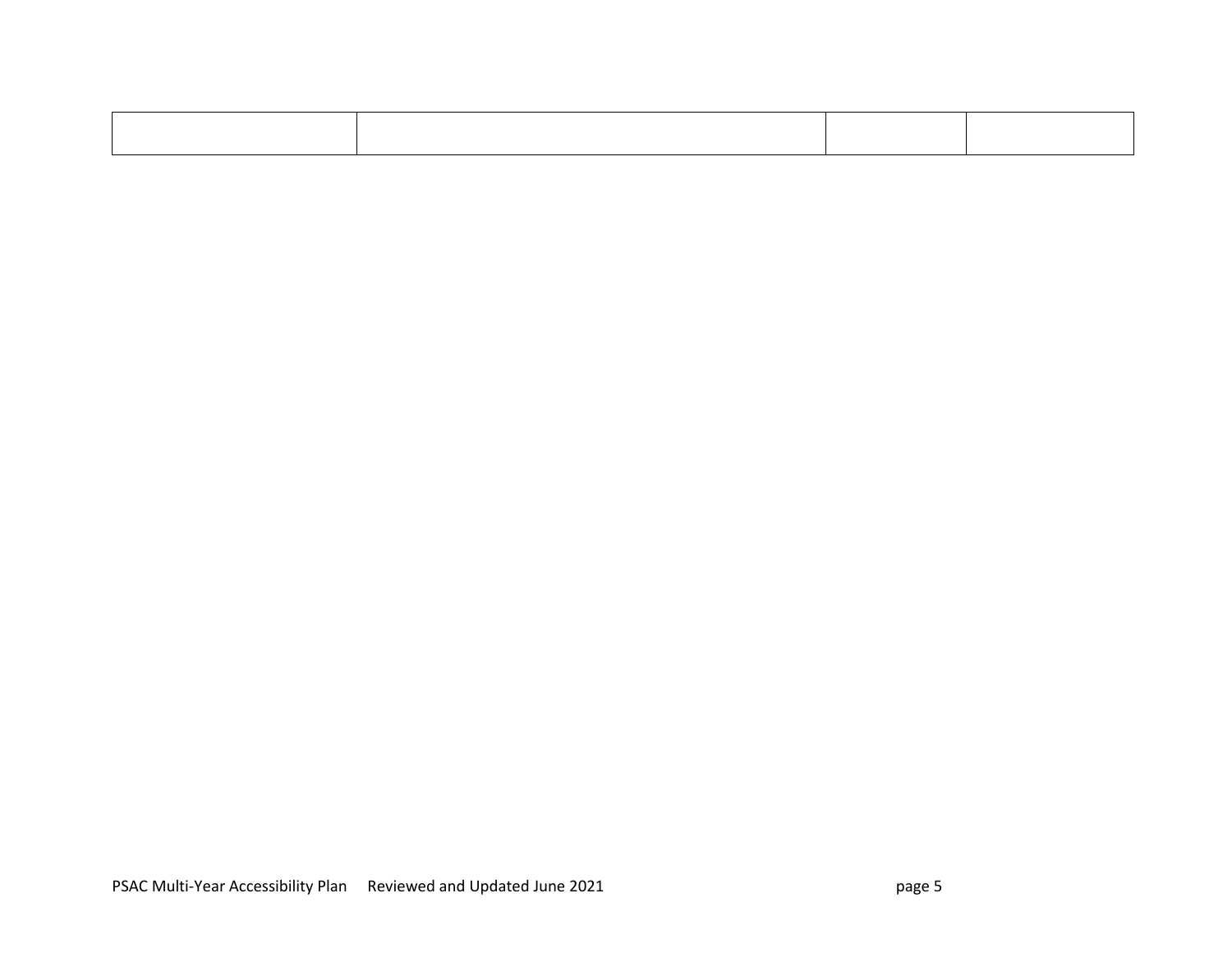| Requirements                                                     | <b>Strategy and Deliverables</b>                                  | Responsibility          | <b>Status</b>       |
|------------------------------------------------------------------|-------------------------------------------------------------------|-------------------------|---------------------|
|                                                                  | 3. EMPLOYMENT                                                     |                         |                     |
|                                                                  |                                                                   |                         |                     |
| Recruitment, Assessment, Selection<br>Review and update existing | PSAC completed a comprehensive employment systems review          | HRIMB with the          | Completed           |
| recruitment policies, processes                                  | in 2011, which covered accessibility and disability issues.       | Joint Employment        |                     |
| and procedures.                                                  |                                                                   | <b>Equity Committee</b> |                     |
|                                                                  | An internal (HR) action plan has been developed and               | <b>HRIMB</b>            | Completed           |
|                                                                  | implemented to address and meet all of the requirements under     |                         |                     |
|                                                                  | the AODA employment standards.                                    |                         |                     |
|                                                                  | A new staffing policy is being developed that will integrate      | <b>HRIMB</b>            | Completed           |
|                                                                  | accessibility issues in recruitment and hiring processes.         |                         |                     |
| Specify that accommodation is                                    | Our Duty to Accommodate Policy includes written procedures        | <b>HRIMB</b>            | Completed           |
| available for applicants with                                    | and a form for an Accommodation Request related to a staffing     |                         |                     |
| disabilities.                                                    | competition.                                                      |                         |                     |
|                                                                  | The Jobs section on the PSAC home page indicates that             |                         | Completed           |
|                                                                  | accommodations are available upon request.                        |                         |                     |
|                                                                  |                                                                   |                         |                     |
|                                                                  | All job postings on the PSAC website specify that                 |                         | Completed           |
|                                                                  | accommodations are available on request for candidates taking     |                         |                     |
|                                                                  | part in all aspects of the selection process.                     |                         |                     |
| Inform applicants and new hires                                  | Email communications with screened-in candidates now              | <b>HRIMB</b>            | Completed           |
| of availability of                                               | request that they inform us of a request for an accommodation     |                         |                     |
| accommodation.                                                   | The new letters of offer to be built into the HRMS Onboarding     |                         | In progress         |
|                                                                  | Module will be modified to advise successful applicants of        |                         | Target date: Spring |
|                                                                  | existing policies for employees with disabilities and encouraging |                         | 2022                |
|                                                                  | them to raise the issue with their supervisor.                    |                         |                     |
| <b>Information to Employees</b>                                  |                                                                   |                         |                     |
| Inform employees and new                                         | Our accessibility policies and any updates are sent to all staff  | <b>HRIMB</b>            | Completed           |
| hires of policies supporting                                     | and references to them are included in the documentation to       |                         |                     |
| employees with disabilities.                                     | new hires.                                                        |                         |                     |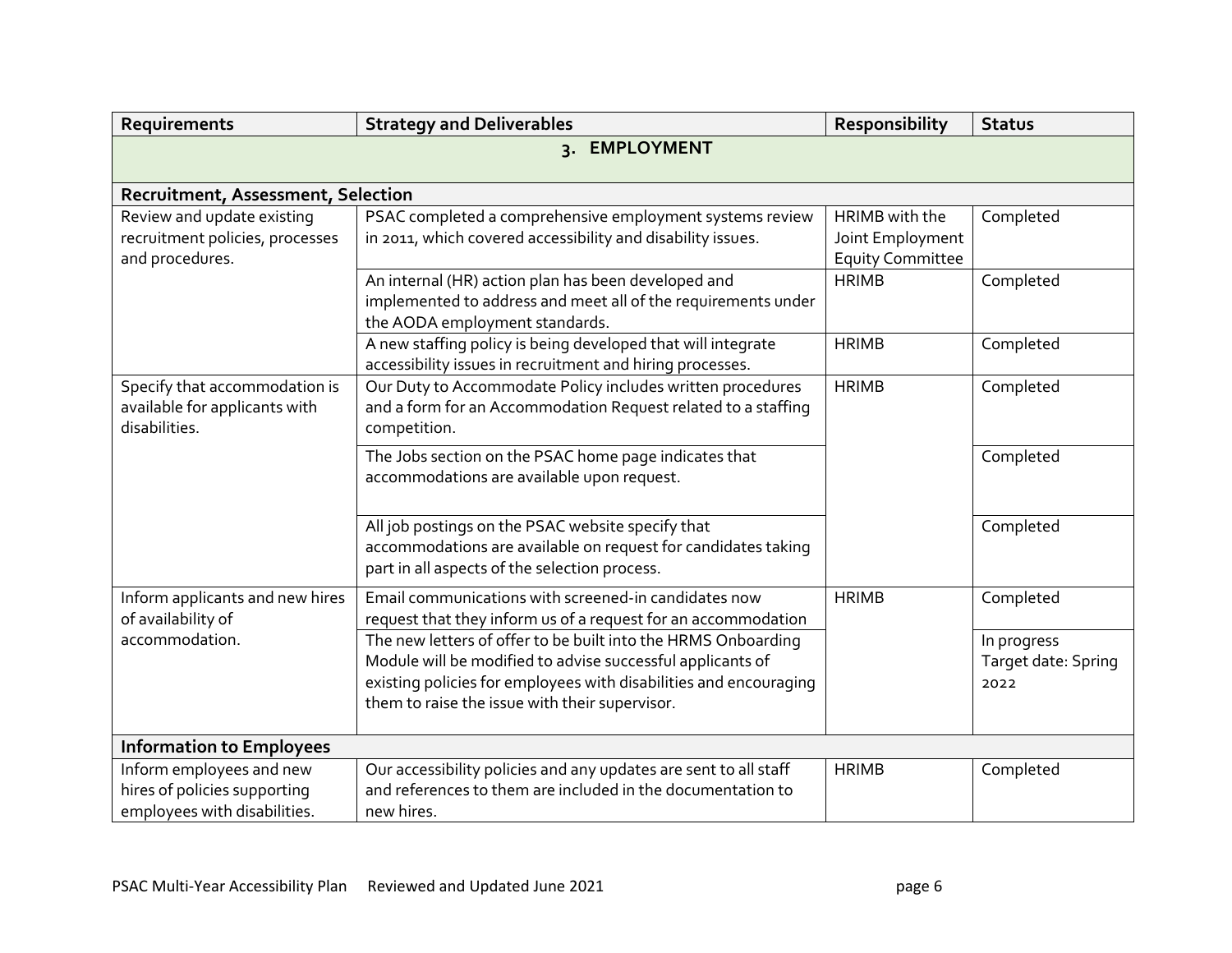| Requirements                                                                                                                                              | <b>Strategy and Deliverables</b>                                                                                                                                                                                                                                                                                                                                 | Responsibility                                                                                    | <b>Status</b> |
|-----------------------------------------------------------------------------------------------------------------------------------------------------------|------------------------------------------------------------------------------------------------------------------------------------------------------------------------------------------------------------------------------------------------------------------------------------------------------------------------------------------------------------------|---------------------------------------------------------------------------------------------------|---------------|
|                                                                                                                                                           | <b>EMPLOYMENT - continued</b>                                                                                                                                                                                                                                                                                                                                    |                                                                                                   |               |
|                                                                                                                                                           | Accessible formats and communications supports for employees                                                                                                                                                                                                                                                                                                     |                                                                                                   |               |
| When requested by an<br>employee, consult with the<br>employee to provide suitable<br>accessible formats and<br>communications supports for<br>their job. | The PSAC's Duty to Accommodate Policy outlines the roles and<br>responsibilities of the employer and the employee, including<br>consultation with employees with disabilities on the provision of<br>supports for their work. The Human Resources and<br>Organizational Development Branch maintains a confidential<br>list of employees seeking accommodations. | <b>HRIMB</b> with<br>individual<br><b>Branches Sections</b><br>and Regional<br>Offices in Ontario | Ongoing       |
| <b>Workplace Emergency Response Information</b>                                                                                                           |                                                                                                                                                                                                                                                                                                                                                                  |                                                                                                   |               |
| Provide individualized<br>emergency workplace info to<br>persons with disabilities.                                                                       | Information Form - Employees Requiring Assistance made<br>available in English and French for cases where personalized<br>assistance plans are required due to a disability.                                                                                                                                                                                     | All Branches<br>Sections and<br>Regional Offices<br>in Ontario                                    | Completed     |
| <b>Documented Accommodation and Return to Work Plans</b>                                                                                                  |                                                                                                                                                                                                                                                                                                                                                                  |                                                                                                   |               |
| Put in place a written process to<br>develop individual<br>accommodation plans for<br>employees with disabilities.                                        | Our Duty to Accommodate policy includes written procedures<br>for individual accommodation requests.                                                                                                                                                                                                                                                             | <b>HRIMB</b>                                                                                      | Completed     |
| Put in place a return to work<br>process for employees that<br>have been absent due to a<br>disability.                                                   | Through any of the Duty to Accommodate Policy, the<br>respective Workers' Compensation Boards or Long Term<br>Disability Insurer, employees returning to work from a disability<br>related absence are provided with a return to work plan and<br>document the process.                                                                                          | <b>HRIMB</b>                                                                                      | Completed     |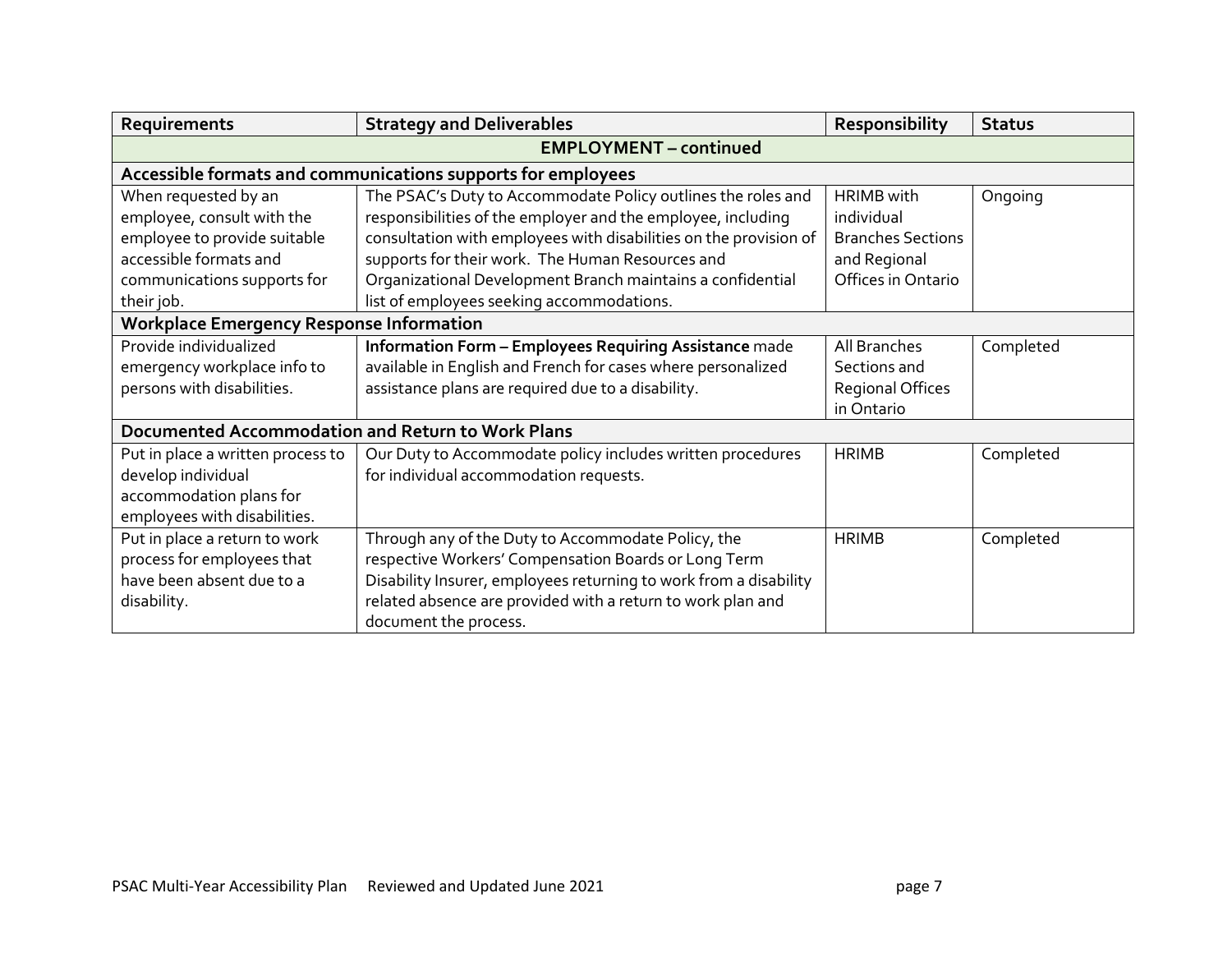| Requirements                                                                                                                                  | <b>Strategy and Deliverables</b>                                                                                                                                                                                                                                                                                                                                                                                                                                                                                                                                                                                                                                                                     | Responsibility                                                                                                | <b>Status</b> |
|-----------------------------------------------------------------------------------------------------------------------------------------------|------------------------------------------------------------------------------------------------------------------------------------------------------------------------------------------------------------------------------------------------------------------------------------------------------------------------------------------------------------------------------------------------------------------------------------------------------------------------------------------------------------------------------------------------------------------------------------------------------------------------------------------------------------------------------------------------------|---------------------------------------------------------------------------------------------------------------|---------------|
| <b>EMPLOYMENT - continued</b>                                                                                                                 |                                                                                                                                                                                                                                                                                                                                                                                                                                                                                                                                                                                                                                                                                                      |                                                                                                               |               |
| Career development, advancement and redeployment                                                                                              |                                                                                                                                                                                                                                                                                                                                                                                                                                                                                                                                                                                                                                                                                                      |                                                                                                               |               |
| Take into account the<br>accessibility needs of<br>employees in offering career<br>development, advancement or<br>redeployment opportunities. | The PSAC's Employment Equity Plan includes numerical goals<br>for persons with disabilities to be represented in all employment<br>categories, including senior management, supervisors, and<br>professionals. Where representation gaps exist, these<br>numerical goals will be set taking into account anticipated<br>staffing opportunities in the next three years. The external<br>availability rates take into account the representation of<br>persons with disabilities in the feeder groups.<br>PSAC has identified strategies, including temporary and<br>permanent measures for removing barriers faced by equity<br>groups, including persons with disabilities employed at the<br>PSAC. | HRIMB with all<br>Branches,<br>Sections and<br>Regions and the<br>Joint Employment<br><b>Equity Committee</b> | Completed     |
|                                                                                                                                               | The newly adopted PSAC Training Policy and Guidelines include<br>a career development stream which prioritizes training for                                                                                                                                                                                                                                                                                                                                                                                                                                                                                                                                                                          |                                                                                                               |               |
|                                                                                                                                               | equity groups (including employees with disabilities) in cases<br>where there are representation gaps.                                                                                                                                                                                                                                                                                                                                                                                                                                                                                                                                                                                               |                                                                                                               |               |